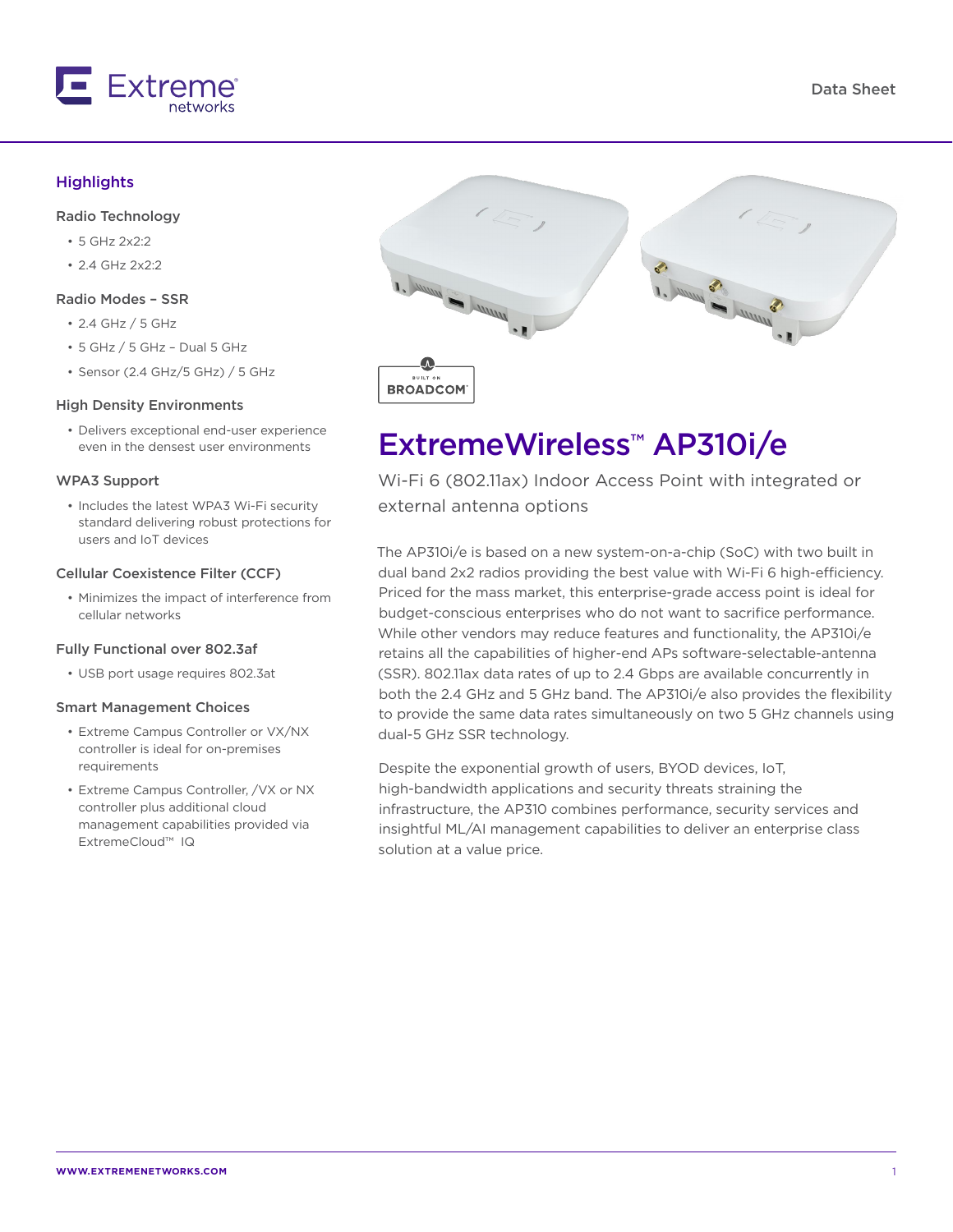

The AP310i/e delivers the highest level of security services, beginning with support for the latest Wi-Fi Alliance WPA3 security certifications. Additionally, supporting a stateful L2-L7 DPI firewall for contextbased access security.



# **Management Analytics**

In conjunction with management system, cloud or on-premises, the AP310i/e provides a very rich set of data displayed via context driven widgets, representing historical data or a combination of historical and current data. This provides contextspecific granularity with perspective views for locations, network, APs, individual client devices, as well as policy roles. In each context, administrators can adjust dashboards from widget library.



# **Wi-Fi 6 Technology**

Prior generations of 802.11n, 802.11ac wave 1 and 2, can be considered generational improvements with an emphasis on faster speed. 802.11ax technology instead enhances Wi-Fi efficiency as well as speed, taking Wi-Fi networks to an entirely new level. To learn more about 802.11ax, go to: https://www. extremenetworks.com/are-you-ready-for-802-11ax



# **Programmable Radios**

Extreme launched the Industry's first software defined 802.11ax access point supporting not only a dual 5GHz capability but also three software programmable modes to optimally manage radios to provide the highest level of client performance. The AP310i/e intelligent monitoring of the software configurable radios enables network managers configure network RF topology based on user environment and configure the access points in different modes as required.



Network managers will appreciate a powerful choice of RF management for their Wi-Fi networks, with Adaptive RF management with AI/ML-like functionality. Adaptive RF algorithms provide intelligent selection of the best channels and transmit power for unimpaired dual 5 GHz operation. Load balancing, band steering and many other attributes of the RF can all be automated.



# **Integrated BLE and Zigbee**

To support both IoT and Guest Engagement services the AP310i/e integrates Bluetooth to connect with IoT devices with Thread wireless or engage loyalty customers with Apple iBeacon<sup>1</sup>. Enterprises can use Google Eddystone to send advertisements directly to shoppers, guests, and conference attendees. This makes it ideal for businesses to advertise their app download pages, captive portals, or site-specific information.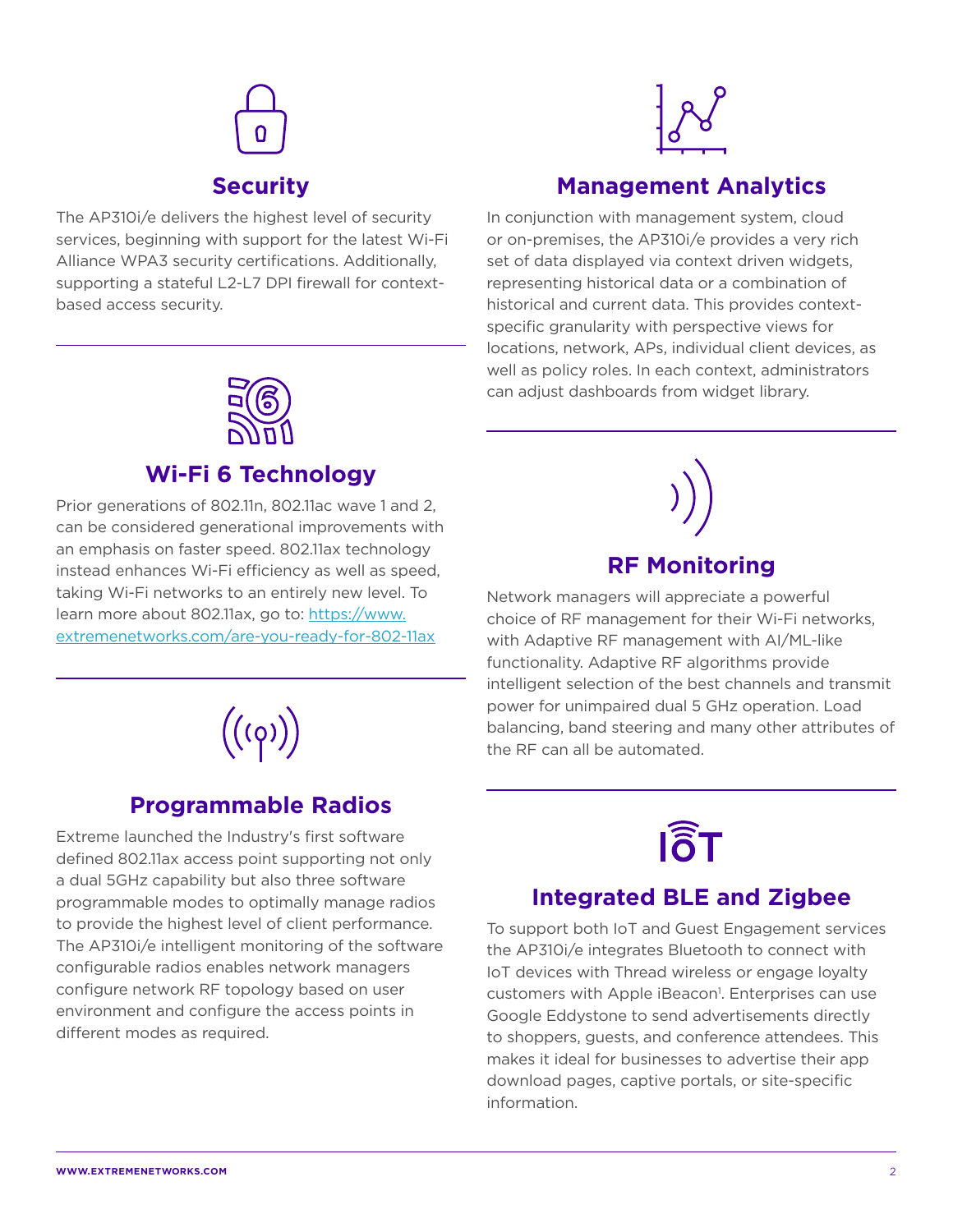# Product Specifications

# Radio Specifications

#### Max Users

- SSID per Radio/Total: 8/16
- Users per Radio/total: 512/1024

#### 802.11a

- 5.150–5.850 GHz Operating Frequency
- Orthogonal Frequency Division Multiplexing (OFDM) Modulation
- Rates (Mbps): 54, 48, 36, 24, 18, 12, 9, 6 w/ auto fallback

#### 802.11b

- 2.4–2.5 GHz Operating Frequency
- Direct-Sequence Spread-Spectrum (DSSS) Modulation
- Rates (Mbps): 11, 5.5, 2, 1 w/ auto fallback

#### 802.11g

- 2.4–2.5 GHz Operating Frequency
- Orthogonal Frequency Division Multiplexing (OFDM) Modulation
- Rates (Mbps): 54, 48, 36, 24, 18, 12, 9, 6 w/ auto fallback

#### 802.11n

- 2.4–2.5 GHz & 5.150–5.850 GHz Operating Frequency
- 802.11n Modulation
- Rates (Mbps): MCS0 MCS15 (6.5MBps 300Mbps)
- 2x2 Multiple-In, Multiple-Out (MIMO) Radio
- HT20 High-Throughput (HT) Support (for both 2.4 GHz and 5 GHz)
- HT40 High-Throughput (HT) Support for 5 GHz
- A-MPDU and A-MSDU Frame Aggregation

#### 802.11ac

- 5.150–5.850 GHz Operating Frequency
- 802.11ac Modulation (256-QAM)
- Rates (Mbps): MCS0–MCS9 (6.5Mbps 867Mbps), NSS = 1-2.
- 2x2:2 Stream Multiple-In, Multiple-Out (MIMO) Radio
- VHT20/VHT40/VHT80 support
- TxBF ( Transmit Beamforming)

#### 802.11ax

- 2.4–2.5 GHz & 5.150–5.850 GHz Operating Frequency
- 802.11ax Modulation (1024-QAM)
- Dual-band OFDMA
- Rates (Mbps):
	- 5G: HE0-HE11 (8 Mbps 1200 Mbps)
	- 2.4G: HE0-HE11 (8 Mbps 574 Mbps)
- 2x2:2 Stream Multiple-In, Multiple-Out (MIMO) Radio
- HE20/HE40/HE80 support for 5 GHz
- HE20/HE40 support for 2.4 GHz
- DL SU-MIMO and MU-MIMO
- TxBF (Transmit Beamforming)

#### IoT Radio

• BLE Radio Bluetooth' Low Energy (BLE) and IEEE® 802.15.4 compliant<sup>1</sup>

#### Interfaces

- (2) Autosensing 10/100/1000 Ethernet Port, RJ45
- USB3.0, Type A , 0.5A

### Power Specifications

• IEEE 802.3af PoE Power

#### Power Options

• Power Draw: Typical: 9W, Max:11.1W (w/o USB) Typical: 12W, Max:14W (w/ USB)

1IoT Radio included for certain AP310i/e model SKUs

- 802.3af Power over Ethernet (PoE) capable Gigabit Ethernet port (RJ-45 power input pins: Wires 4,5,7,8 or 1,2,3,6)
- 802.3af Power over Ethernet injector
- PoE Out Supports 802.3af Powered Devices (PD) when powered by 802.3at

### Physical

• 6.4" x 6.4" x 1.7" (165mm x 165mm x 45mm)

# Antennas

AP310i – Internal Antennas

• AP310i/e: 1.5 lbs (.7 kg)

- (2) Integrated dual band, 2.4 GHz/5 GHz omnidirectional antennas
- (2) Integrated single band, 5.1-5.8 GHz omnidirectional antennas
- (1) Integrated single band, 2.4-2.5 GHz omnidirectional antennas for BLE1 AP310e – External Antenna
- (4) RP SMAs connectors
- (1) RP SMAs connectors for BLE1

### Mounting

- Wall, and flat tile and 15/16" wide tbar, mount included as part of AP • Built-in slot for Kensington type locks
- 5/8" Ceiling tile protrusions on 9/16". 15/16" and 1.5" wide t-bars sold as an accessory
- Flush ceiling tiles with 9/16". 15/16" and 1.5" wide t-bars sold as an accessory

#### Environmental

- Operating: AP310i: 0 to 50°C
- AP310e: -20 to 55°C • Storage: -40 to 70°C

# Environmental Discharge

• +/-8 kV (contact discharge)/ +/-15 kV (Air Discharge)

### Environmental Compliance

• UL2043 – Plenum Rated

#### Regulatory Compliance

Product Safety Certifications

- IEC 62368/60950-1, EN 62368/60950-1, USA 62368/60950-1, AS/NZS 62368/60950.1, Intertek NTRL
- RoHS Directive 2011/65/EU

#### Radio Approvals

- FCC CFR 47 Part 15, Class B
- ICES-003, Class B • FCC Subpart C 15.247
- EN 55011, (Group 1, Class B)
- FCC Subpart E 15.407
- RSS247
- AS/NZS4268 + CISPR32
- IEC/EN 60601-1-2
- EN 62311 • EN 50385
- EN 301 489-1

#### Support

• Limited Lifetime Warranty WiNG

### Peak Gains

| <b>Software Mode</b> | Radio 1               | Radio 2         | <b>IoT Radio</b> |
|----------------------|-----------------------|-----------------|------------------|
| Dual Band            | $2.4$ GHz - $4.5$ dBi | $5GHz - 4.8dBi$ | 4.7dBi           |
| Sensor               | 2.4GHz - 4.5dBi       | 5GHz - 4.8dBi   | 4.7dBi           |
|                      | $5GHz - 5.2dBi$       |                 |                  |
| Dual 5G              | $5GHz - 5.2dBi$       | $5GHz - 4.8dBi$ | 4.7dBi           |

• EN 55024

• EN 301 489-17 • EN 55032, (Class B)

• EN 61000-3-2

• EN 301 893 • EN 50581

• EN 61000-3-3 • EN 300 328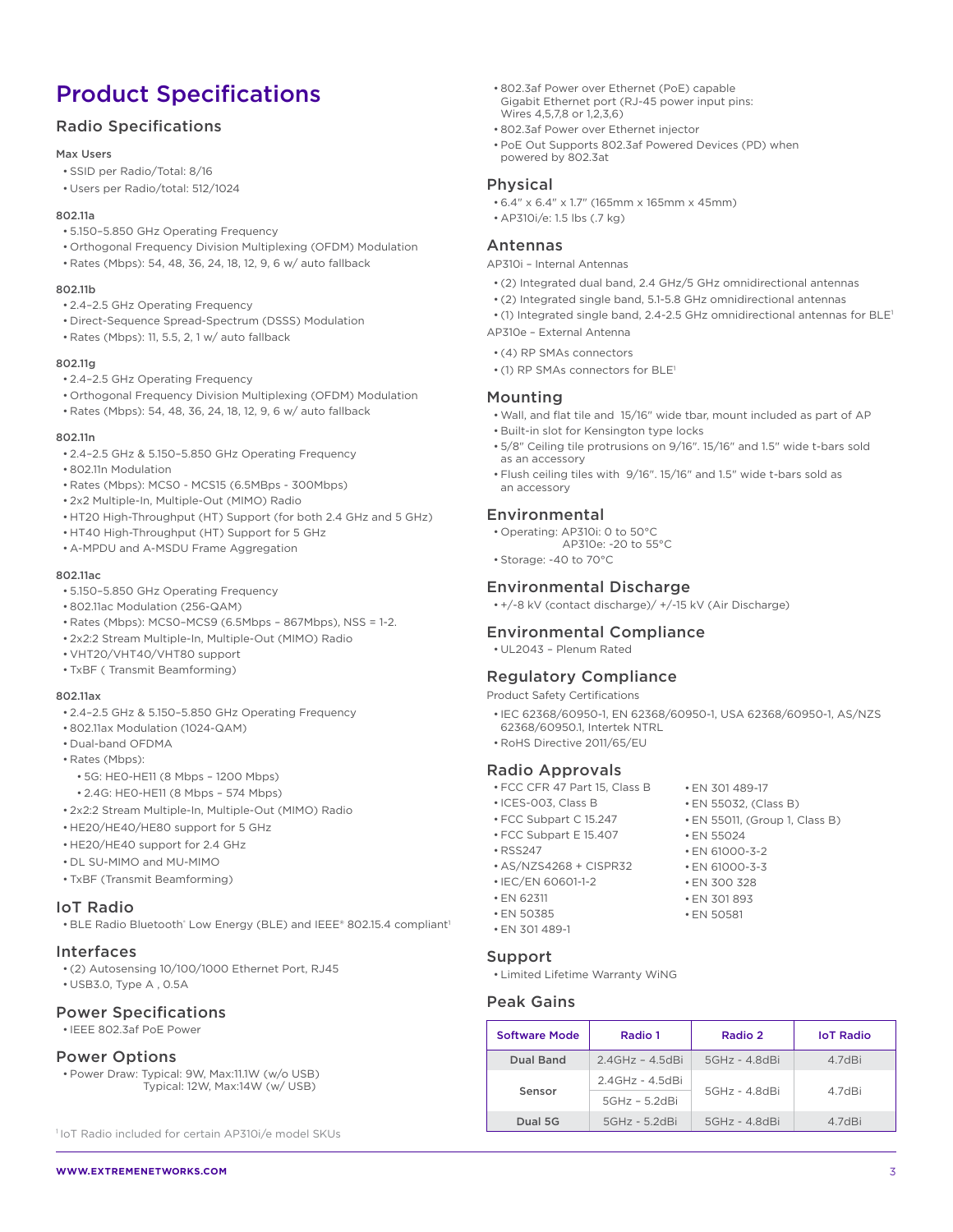# AP310i

# Power and Receive Sensitivity - 2.4 GHz

| Channel          | Data Rate      | Power (dBm) | <b>Sensitivity</b> |
|------------------|----------------|-------------|--------------------|
| 11 <sub>b</sub>  | $1 - 11$ Mbps  | 20          | $-94, -87$         |
|                  | 6 Mbps         | 20          | $-90$              |
| 11g              | 54 Mbps        | 18          | $-73$              |
| 11n HT20         | <b>MCSO. 7</b> | 20, 17      | $-89. -70$         |
| 11n HT40         | MCSO, 7        | 19, 16      | $-86, -67$         |
| <b>11ax HE20</b> | <b>HEO. 11</b> | 20, 14      | $-89, -60$         |
| 11ax HE40        | <b>HEO. 11</b> | 19.13       | $-86, -56$         |

| Channel           | Data Rate           | Power (dBm) | <b>Sensitivity</b> |
|-------------------|---------------------|-------------|--------------------|
| 11a               | 6 Mbps              | 20          | $-90$              |
|                   | 54 Mbps             | 18          | $-74$              |
| 11n HT20          | <b>MCSO, 7</b>      | 20, 18      | $-90, -70$         |
| 11n HT40          | <b>MCSO, 7</b>      | 19, 17      | $-87. -68$         |
| 11ac VHT20        | MCSO <sub>, 8</sub> | 20, 17      | $-89, -66$         |
| <b>11ac VHT40</b> | MCSO <sub>, 9</sub> | 19, 16      | $-87, -62$         |
| 11ac VHT80        | MCSO <sub>.9</sub>  | 19, 16      | $-84, -59$         |
| <b>11ax HE20</b>  | <b>HEO, 11</b>      | 20, 15      | $-89, -61$         |
| 11ax HE40         | <b>HEO, 11</b>      | 19.15       | $-87, -58$         |
| 11ax HE80         | <b>HEO, 11</b>      | 19, 15      | $-85, -56$         |

# Power and Receive Sensitivity – 5 GHz (High Band)

| Channel          | Data Rate           | Power (dBm) | <b>Sensitivity</b> |
|------------------|---------------------|-------------|--------------------|
| 11a              | 6 Mbps              | 18          | $-89$              |
|                  | 54 Mbps             | 17          | $-73$              |
| 11n HT20         | <b>MCSO, 7</b>      | 18, 16      | $-89, -69$         |
| 11n HT40         | MCSO <sub>, 7</sub> | 18, 16      | $-86, -67$         |
| 11ac VHT20       | MCSO <sub>, 8</sub> | 18, 15      | $-88, -65$         |
| 11ac VHT40       | MCSO <sub>.9</sub>  | 18, 15      | $-86. -61$         |
| 11ac VHT80       | MCSO <sub>.9</sub>  | 18.15       | $-83. -58$         |
| <b>11ax HE20</b> | <b>HEO. 11</b>      | 18, 14      | $-88, -60$         |
| 11ax HE40        | <b>HEO. 11</b>      | 18, 14      | $-86, -57$         |
| 11ax HE80        | <b>HEO, 11</b>      | 18, 14      | $-84. -55$         |

# Power and Receive Sensitivity – 5 GHz (Low Band) Power and Receive Sensitivity – 5 GHz (Low Band)

| Channel          | Data Rate           | Power (dBm) | <b>Sensitivity</b> |
|------------------|---------------------|-------------|--------------------|
|                  | 6 Mbps              | 18          | -89                |
| 11a              | 54 Mbps             | 16          | $-73$              |
| 11n HT20         | <b>MCSO, 7</b>      | 18, 16      | $-89, -69$         |
| 11n HT40         | MCSO <sub>, 7</sub> | 17, 15      | $-86, -67$         |
| 11ac VHT20       | MCSO <sub>.</sub> 8 | 18, 15      | $-88, -65$         |
| 11ac VHT40       | MCSO <sub>, 9</sub> | 17, 14      | $-86, -61$         |
| 11ac VHT80       | MCSO <sub>.9</sub>  | 17.14       | $-83. -58$         |
| <b>11ax HE20</b> | <b>HEO, 11</b>      | 18, 13      | $-88, -60$         |
| 11ax HE40        | <b>HEO, 11</b>      | 17, 13      | $-86, -57$         |
| <b>11ax HE80</b> | <b>HEO, 11</b>      | 17, 13      | $-84, -55$         |

# AP310e

# Power and Receive Sensitivity - 2.4 GHz

| Channel          | Data Rate          | Power (dBm) | <b>Sensitivity</b> |
|------------------|--------------------|-------------|--------------------|
| 11 <sub>b</sub>  | $1 - 11$ Mbps      | 19          | $-93, -86$         |
| 11g              | 6 Mbps             | 19          | $-89$              |
|                  | 54 Mbps            | 17          | $-72$              |
| 11n HT20         | <b>MCSO. 7</b>     | 19, 16      | $-88, -69$         |
| 11n HT40         | MCSO <sub>.7</sub> | 18.15       | $-85. -66$         |
| <b>11ax HE20</b> | <b>HEO, 11</b>     | 19, 13      | $-88, -59$         |
| 11ax HE40        | <b>HEO, 11</b>     | 18, 12      | $-85, -55$         |

### Power and Receive Sensitivity – 5 GHz (Full band) Power and Receive Sensitivity – 5 GHz (Full band)

| Channel    | Data Rate           | Power (dBm) | <b>Sensitivity</b> |
|------------|---------------------|-------------|--------------------|
| 11a        | 6 Mbps              | 20          | $-90$              |
|            | 54 Mbps             | 18          | $-74$              |
| 11n HT20   | <b>MCSO, 7</b>      | 20, 18      | $-90. -70$         |
| 11n HT40   | <b>MCSO, 7</b>      | 19, 17      | $-87. -68$         |
| 11ac VHT20 | MCSO <sub>.</sub> 8 | 20, 17      | $-89. -66$         |
| 11ac VHT40 | MCSO <sub>.9</sub>  | 19, 16      | $-87, -62$         |
| 11ac VHT80 | MCSO <sub>, 9</sub> | 19, 16      | $-84, -59$         |
| 11ax HF20  | <b>HEO, 11</b>      | 20, 15      | $-89, -61$         |
| 11ax HE40  | <b>HEO, 11</b>      | 19, 15      | -87, -58           |
| 11ax HE80  | <b>HEO. 11</b>      | 19.15       | $-85, -56$         |

# Power and Receive Sensitivity – 5 GHz (High Band)

| Channel          | Data Rate           | Power (dBm) | <b>Sensitivity</b> |
|------------------|---------------------|-------------|--------------------|
| 11a              | 6 Mbps              | 18          | $-89$              |
|                  | 54 Mbps             | 17          | $-73$              |
| 11n HT20         | MCSO, 7             | 18, 16      | $-89, -69$         |
| 11n HT40         | <b>MCSO, 7</b>      | 18, 16      | $-86, -67$         |
| 11ac VHT20       | MCSO <sub>, 8</sub> | 18, 15      | $-88. -65$         |
| 11ac VHT40       | MCSO <sub>, 9</sub> | 18, 15      | $-86, -61$         |
| 11ac VHT80       | MCSO <sub>.9</sub>  | 18, 15      | $-83. -58$         |
| <b>11ax HE20</b> | <b>HEO, 11</b>      | 18, 14      | $-88, -60$         |
| 11ax HE40        | <b>HEO, 11</b>      | 18, 14      | $-86, -57$         |
| 11ax HE80        | <b>HEO. 11</b>      | 18.14       | $-84. -55$         |

| Channel           | Data Rate           | Power (dBm) | <b>Sensitivity</b> |
|-------------------|---------------------|-------------|--------------------|
|                   | 6 Mbps              | 16          | $-89$              |
| 11a               | 54 Mbps             | 14          | $-73$              |
| 11n HT20          | MCSO, 7             | 16, 14      | $-89, -69$         |
| 11n HT40          | <b>MCSO, 7</b>      | 15, 13      | $-86, -67$         |
| 11ac VHT20        | MCSO <sub>.</sub> 8 | 16, 13      | $-88, -65$         |
| <b>11ac VHT40</b> | MCSO <sub>.9</sub>  | 15, 12      | $-86. -61$         |
| 11ac VHT80        | MCSO <sub>, 9</sub> | 15, 12      | $-83, -58$         |
| 11ax HE20         | <b>HEO, 11</b>      | 16, 11      | $-88, -60$         |
| 11ax HE40         | <b>HEO, 11</b>      | 15, 11      | $-86, -57$         |
| 11ax HE80         | <b>HEO. 11</b>      | 15.11       | $-84. -55$         |

Maximum EIRP may vary based upon deployed country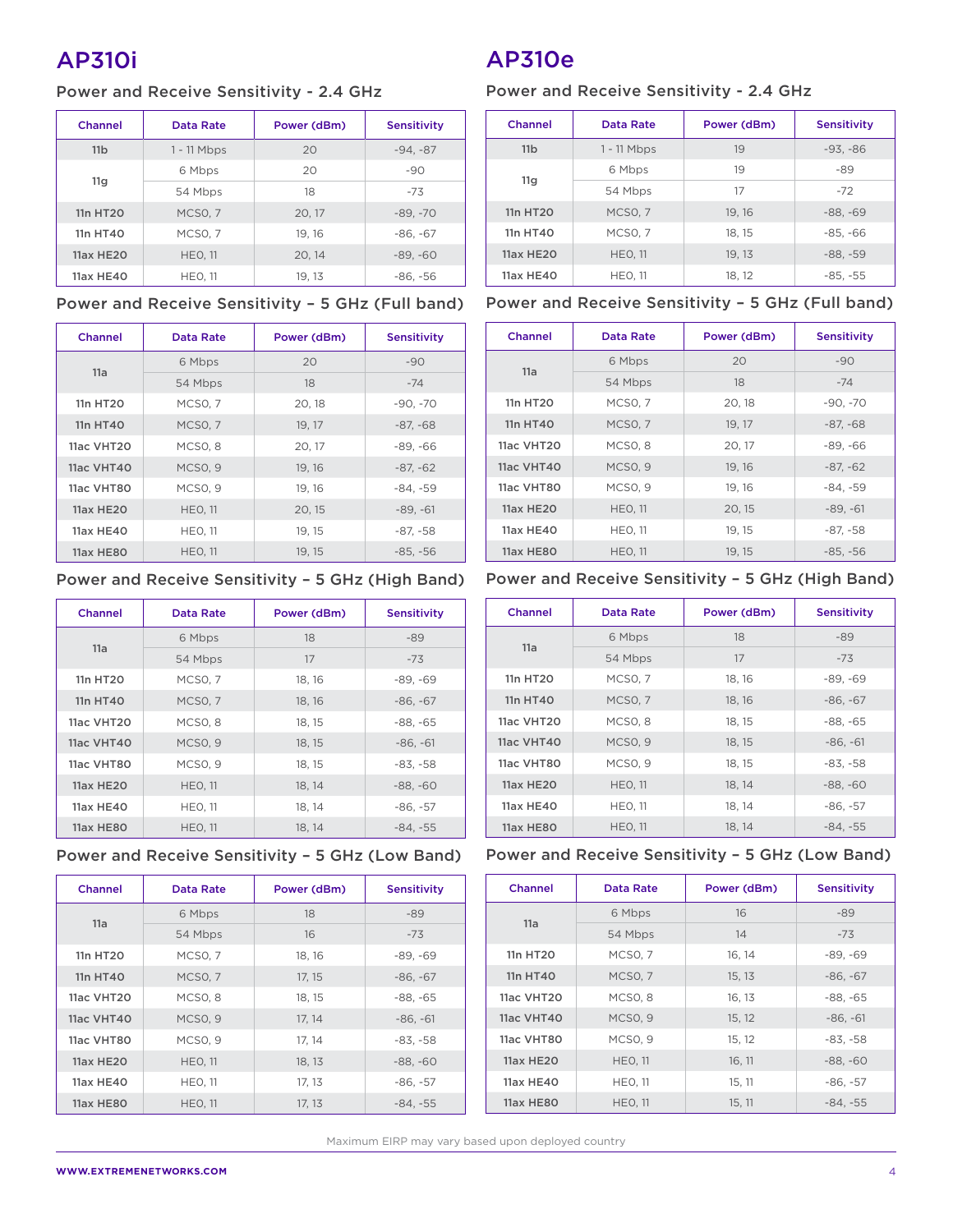# Radiation Patterns – Azimuth and Elevation

AP310i/e Antenna Radiation Patterns — 2.4GHz



AP310i/e Antenna Radiation Patterns — 5.0GHz